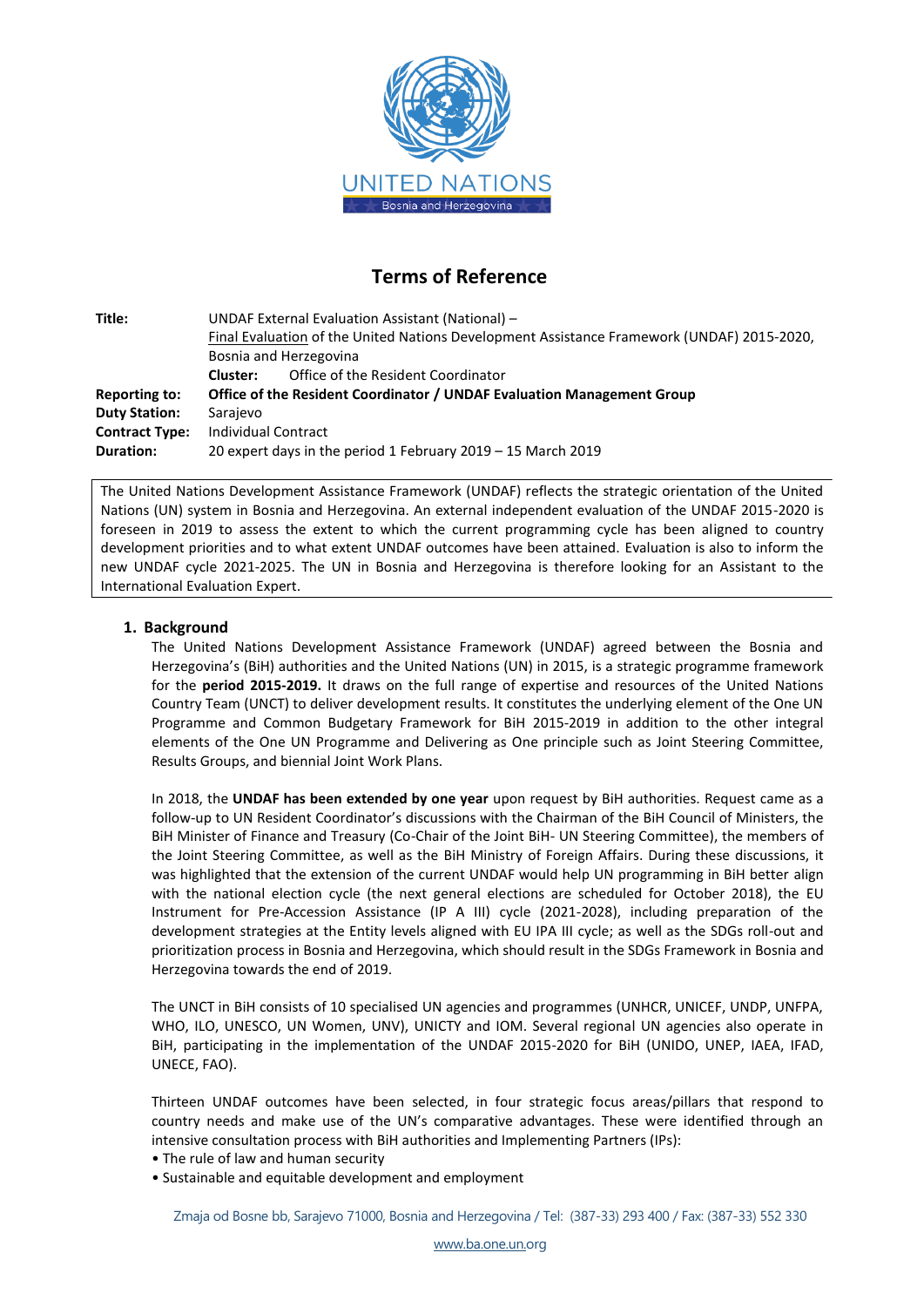- Social inclusion: education, social protection, child protection and health
- The empowerment of women

These outcomes serve as a mutual accountability framework between the UN and all IPs in BiH. They are expected to provide the people of BiH with a fuller range of choices and opportunities and to promote their human development and freedoms. The UNDAF outcomes are being achieved through a practical application of the light 'delivering-as-one' approach to joint and complementary programming and implementation and by shared resource mobilization. Key elements of the approach include: a single 'one programme' with a strategic UNDAF developed at the outcome level, inter-agency Results Groups responsible for development of Joint Work Plans for each of the four respective key focus areas/UNDAF pillars, including their implementation, monitoring, and reporting with IPs and a Joint Steering Committee (JSC) that provides formal oversight and management direction, with inclusive representation of BiH authorities.

UNDAF reinforces the strong partnership between BiH authorities and the UNCT to transition from the Millennium Development Goals (MDGs) to Sustainable Development Goals (SDGs) and Agenda 2030, advancing equitable economic growth and reducing poverty, through capacity development, strengthening of strategic and policy frameworks, enhancement of accountability systems and the delivery of quality social services. UNDAF strategies focus on reaching the most deprived and vulnerable populations and support the UN system's commitment to assist the country to meet its human rights obligations. It also underpins the efforts of the UN to enable BiH authorities to increase their leadership and ownership of the development process in BiH and respond adequately to the needs of the most vulnerable populations.

The Common Budgetary Framework provides country partners (government institutions, civil society, private sector, local governments, parliaments, etc), the UNCT, and donors with a holistic overview of required and available resources to support UNDAF implementation, and any funding gaps. It is a basis for joint mobilization of resources and contributes to better delivery of UN system support. Full implementation of the UNDAF was estimated to require a total of USD 264,592,034. This includes USD 54,871,620 from regular or core resources and USD 78,533,932 from other or non-core resources. The total estimated funding gap at the UNDAF implementation outset was USD 131,186,482.

UNDAF represents a joint commitment by BiH authorities and the UN system to work together in a spirit of cooperation with the people of BiH to secure the changes that will help them to live longer, healthier and more prosperous lives.

The UNCT and the Resident Coordinator are responsible for the effectiveness of the United Nations activities, especially in cases where resources are combined. The programming arrangements of individual UN agencies further support progress toward the use of national systems for implementation, management and monitoring based on internationally recognised standards and good practice.

Under the overall UNCT umbrella and oversight, a number of Thematic Working Groups and Task forces (of permanent and ad-hoc character) contribute to integration between the United Nations Agencies in key thematic pillars led by the Result Groups and crosscutting areas such as Youth, Gender, DRR, SDGs etc. These WGs/Taskforces further improve coordination through enhanced information exchange, as well as joint planning and decision making.

The rationale for this UNDAF evaluation is twofold: 1) to use the findings strategically to inform the next UNDAF cycle, to better integrate Agenda 2030 and the SDGs to better align and target UN interventions that will support the country in reaching its 2030 commitments; and to help the UNCT to adjust to new generation of UNDAFs and the wide UN system reforms; and 2) to use the independent evaluation process and findings as an accountability tool where independent expert view will explore extent of the results achieved to date and potential impact of the UN system in BiH by the end of current UNDAF cycle (2020), including key lessons learned and good practices for the UNCT and its partners from the current UNDAF cycle.

**NOTE:** Full description of the task of UNDAF evaluation is described in the UNDAF Evaluation ToR, provided as a separate document to this UNDAF Evaluation Assistant ToR to enable Evaluation Assistant full understanding of the expectations from the evaluation and respective inputs needed by the Assistant to fully support UNDAF Evaluation International Expert.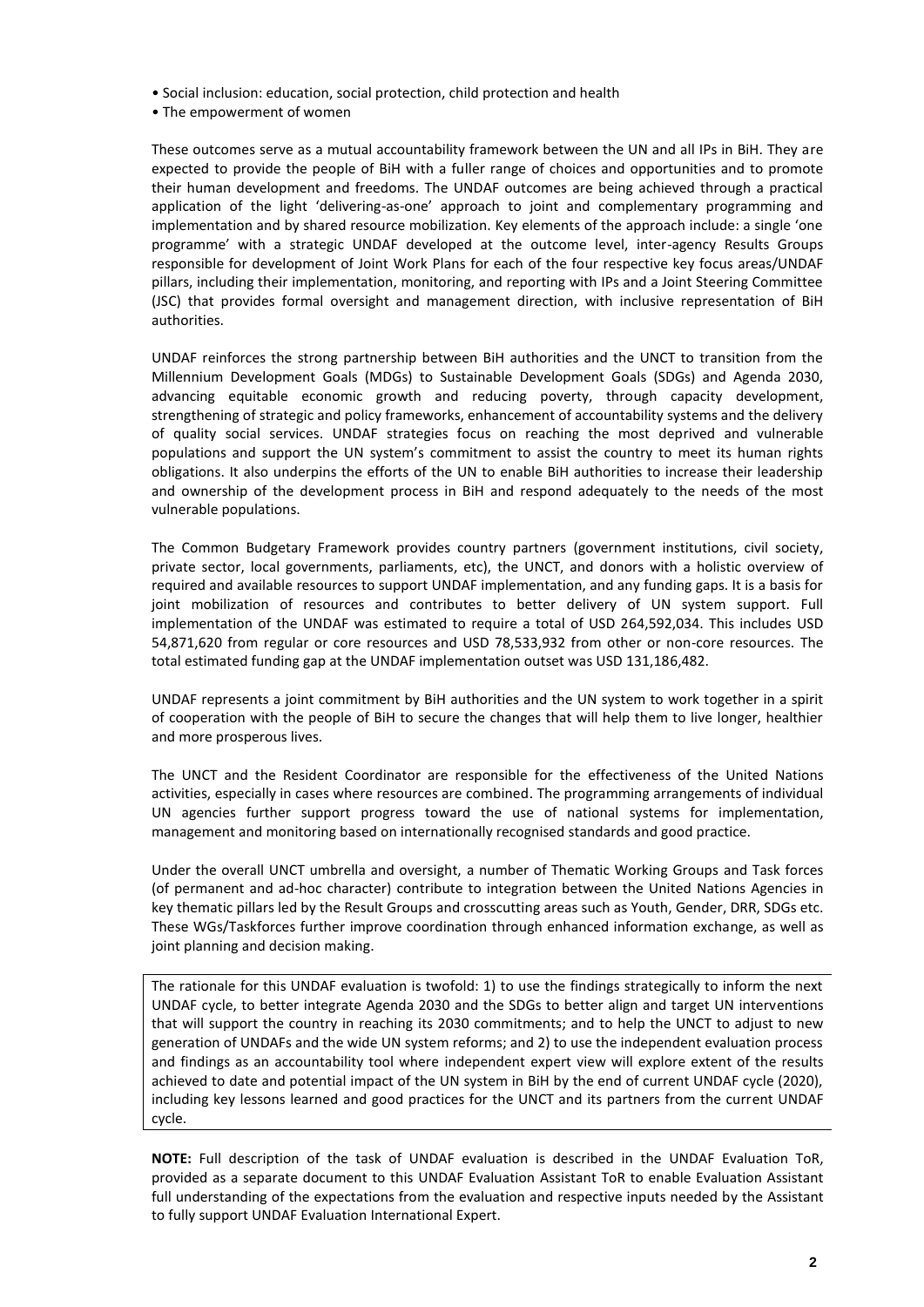# **2. Key tasks and deliverables**

UNDAF Evaluation Assistant is to work closely during the engagement with the UN RC Office and the UNDAF Evaluator, and will be in continuous contact with focal points from respective UN agencies and key UN institutional and other partners in order to ensure smooth organization and conduct of the evaluation process.

The evaluation process is expected to contain three phases: inception, data collection and field visit; and analysis and reporting.

- **Inception Phase (7 days)** the Evaluation Consultant will review documentation, agree on the meetings schedule with the UNDAF Evaluation Management Group (UEMG) and produce Evaluation Inception Report (which includes a clear evaluation work plan and tools).
- **Data Collection and Field Visit (12 days)** the Evaluation Consultant will gather data through group and individual interviews, including visits outside of Sarajevo; at the end of the mission, presentation with preliminary findings and recommendations will be presented to the UNCT/UNDAF Evaluation Steering Committee.
- **Analysis and Reporting (8 days for draft report and additional 3 days for final report/incorporation of comments)** – the Evaluation Consultant will prepare the draft evaluation report based on the analysis of findings, and will submit the report to the UNDAF EMG and UNDAF ESC for factual review and comments. Opportunity to comment on the draft report will be open to the groups for a maximum of 20 working days. After this process ends, the Evaluation Consultant will proceed with production of the final evaluation report.

## **UNDAF Evaluation Assistant is to support the first two phases of the evaluation process.**

Anticipated approaches to be used for UNDAF related data collection and analysis are desk review, interviews with key stakeholders, field visits, questionnaires and participatory techniques.

**Data collection methods**: The UNDAF evaluation will draw on a variety of data collection methods including, but not limited to:

- Documents/desk review focusing on UNDAF planning documents, including joint work plans, annual reports and past evaluation reports (including those on projects and small-scale initiatives, and those issued by national counterparts), strategy papers, national plans and policies and related programme and project documents. These should include reports on the progress against national and international commitments.
- Semi-structured interviews with key stakeholders including key government counterparts, donor community members, representatives of key civil society organisations, UNCT members, and implementing partners.
- Surveys and questionnaires including participants in development programmes, UNCT members, and / or surveys and questionnaires involving other stakeholders.
- Focus Group discussions involving groups and sub-groups of stakeholders, decision-makers.
- Other methods such as outcome mapping, observational visits, etc.

In light of this, UNDAF Evaluation Assistant will be responsible to support RC Office and UNDAF Evaluator in all logistical, organisational and translation aspects in support of the UNDAF Evaluation process, including:

- 1) Continuous liaison with the RC Office and UNDAF Evaluator on all aspects relating to organistional and logistical aspects of the evaluation process;
- 2) Collection of all required resources required for the desk review/inception report phase in consultation with the RC Office and the evaluator;
- 3) Data/statistics mining from different sources including official BiH statistics, as identified by the UNDAF Evaluator and cleared by the RC Office;
- 4) Liaison with UN agencies focal points and RC Office relating to the initial list of key stakeholders that UNDAF Evaluator is to meet during the field phase;
- 5) Develop and continuously update meeting and travel schedule for the field visit;
- 6) Liaise by phone and e-mail with all respective stakeholders that Evaluator is to meet during field visit;
- 7) Organise all meetings and meeting venues, prepare meeting materials where required, accompany evaluator at all meetings, keep notes and support evaluator in all aspects required for successful field visit;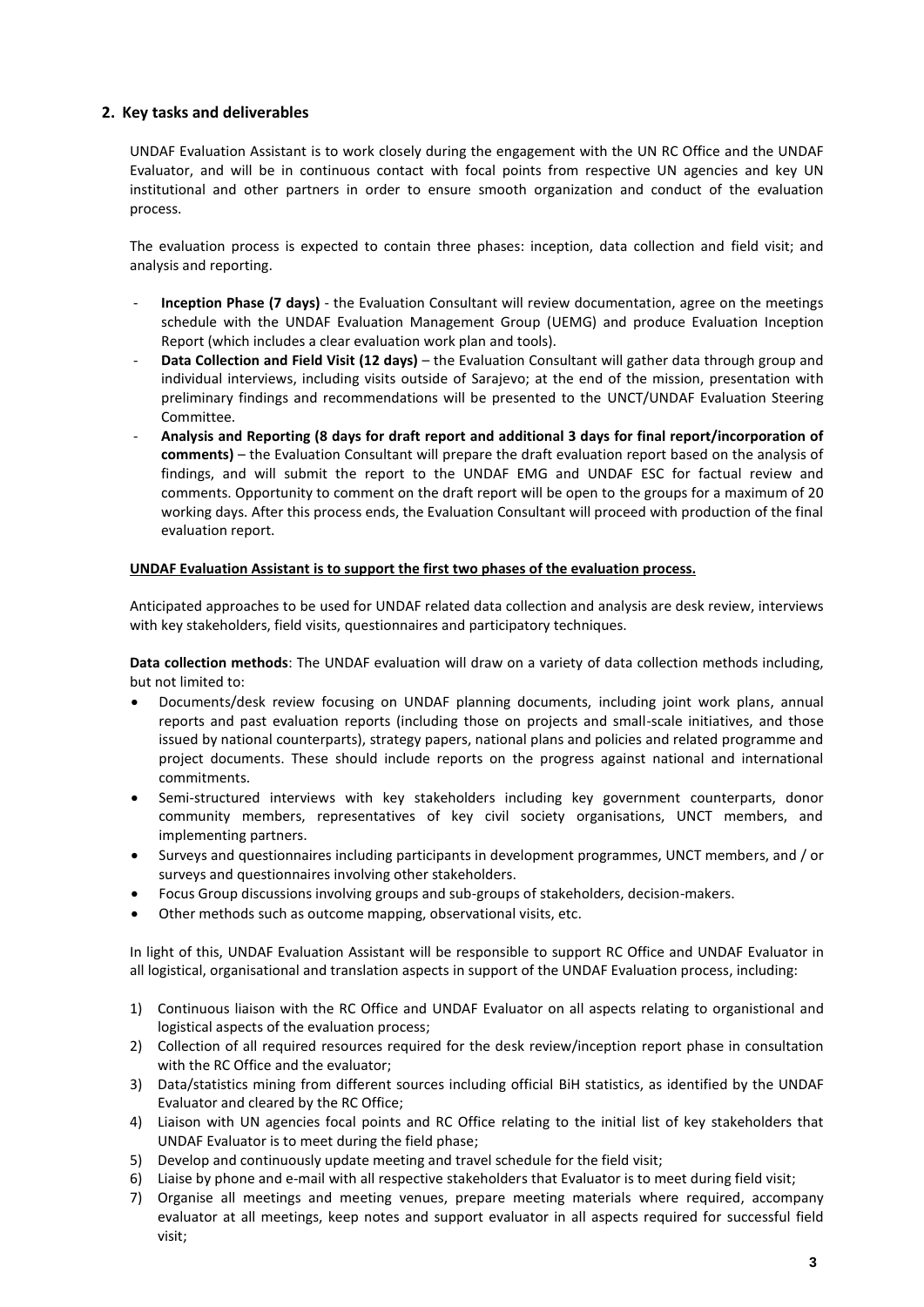- 8) Put together for the evaluator meeting notes, Annex of documents used for desk review, Annex with the list of people met and meetings held during field visit;
- 9) Other organizational logistical tasks in support to the successful evaluation process.

Note: Office space, telephone and temporary UN e-mail account will be provided to Evaluation Assistant. Evaluation Assistant will however have to use his/her own computer/laptop. Car and driver will be secured separately for the needs of the field visits (locations outside Sarajevo).

# **3. Timeframe and Competencies**

## **Timeframe**

| <b>Action/Deliverable</b>                                                   | No of Expert Days | Time period                       | <b>Payment tranches</b>             |
|-----------------------------------------------------------------------------|-------------------|-----------------------------------|-------------------------------------|
| review/data<br>desk<br>Support<br>to<br>collection/organization of meetings | 8 davs            | $1st$ half of Feb. 2019           | 15 February 2019<br>40% of Lump Sum |
| Organisational/logistics<br>support<br>to<br>evaluation field visit         | 12 days           | 2 <sup>nd</sup> half of Feb. 2019 | 15 March 2019<br>60% of Lump Sum    |

## **Competencies:**

#### **CORE COMPETENCIES**

- Demonstrating/safeguarding ethics and integrity
- Demonstrate corporate knowledge and sound judgment
- Self-development, initiative-taking
- Acting as a team player and facilitating team work
- Facilitating and encouraging open communication in the team, communicating effectively
- Creating synergies through self-control
- Learning and sharing knowledge and encourage the learning of others. Promoting learning and knowledge management/sharing is the responsibility of each staff member.
- Informed and transparent decision making
- Promoting learning and knowledge management/sharing is the responsibility of each employee.

#### OPERATIONAL EFFECTIVENESS

- Ability to perform a variety of repetitive and routine tasks and duties related to project support
- Ability to review data, identify and adjust discrepancies
- Ability to handle a large volume of work possibly under time constraints
- Ability to organize and complete multiple tasks by establishing priorities

#### MANAGING DATA

- Collects and compiles data with speed and accuracy identifying what is relevant and discarding what is not, records it in an accessible manner
- Thoroughly and methodically collects, verifies and records data demonstrating attention to detail and identifying and correcting errors on own initiative
- Transmits file data; creates and generate queries, reports and documents utilizing databases, spreadsheets, communications and other software packages with speed and accuracy
- Interprets data, draws conclusions and/or identifies patterns which support the work of others

#### MANAGING DOCUMENTS, CORRESPONDENCE AND REPORTS

- Creates, edits and presents information (queries, reports, documents) in visually pleasing, clear and presentable formats such as tables, forms, presentations, briefing notes and reports using advanced word processing and presentation functions and basic database and spreadsheet software
- Edits, formats and provides inputs to correspondence, reports, documents and/or presentations using work processing, spreadsheets and databases meeting quality standards and requiring minimal correction
- Shows sound grasp of grammar, spelling and structure in the required language
- Ensures correspondence, reports and documents comply with established UN standards
- Ability to produce accurate and well documented records conforming to the required standard

#### PLANNING, ORGANIZING AND MULTI-TASKING

- Organizes and accurately completes multiple tasks by establishing priorities while taking into consideration special assignments, frequent interruptions, deadlines, available resources and multiple reporting relationships
- Plans, coordinates and organizes workload while remaining aware of changing priorities and competing deadlines
- Demonstrates ability to quickly shift from one task to another to meet multiple support needs
- Establishes, builds and maintains effective working relationships with staff and clients to facilitate the provision of support